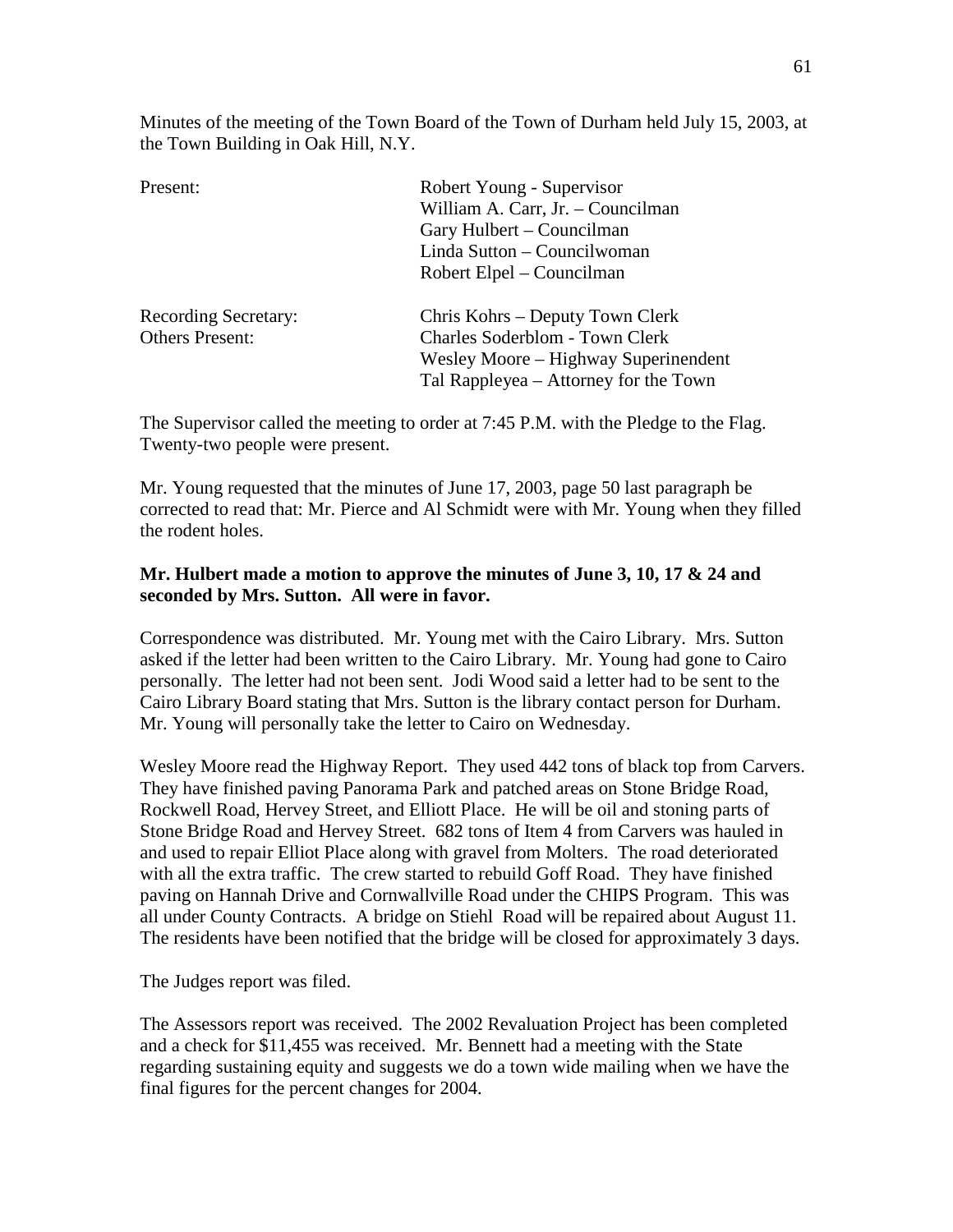The police report was filed.

Tal Rappleyea is working on the Mass Gathering Law. Cindy Moore asked if we had any contact with the tower company and he replied that we have not. He suggested that the comptrollers office be contacted and see how they suggest that we handle it.

The dog control report was received.

Charlie Soderblom read the tax collectors report. The books will be turned over to the County on August 8.

There was no Task Force report.

There was no Historical Commission report.

The Clerk requested that the Board reappoint Naida Jackson to the Historic Commission at this time for the record. There was no record to be found even though it had been done. **Mrs. Sutton made a motion to reappoint Naida Jackson to the Historical Commission and Mr. Hulbert seconded the motion. All were in favor.**

Mr. Young brought up the Milestone Contract which runs out next year and asked Charlie to explain it. Charlie said if we weren't going to stay with Milestone we needed to get started on it and review it. Bob McAll and Mr. Young are on the committee. Mr. McAll reported that nothing is happening. Milestone was supposed to send Mr. McAll their current proposal. Mr. Young has had the proposal since March. Mr. Young thought Mr. McAll wasn't going to be on the committee. Mr. Young corrected that the contract doesn't run out until 2005.

Mr. Ohm discussed the percentage that the Town of Durham receives from the County. The Town receives a little over 5% which would be about \$1.5 million. A resident disagreed and Mr. Ohm explained. All bridges over 25 feet are built or repaired by the County. These bridges average from \$350,000 to \$450,000 each. The county paving projects total 16.02 miles and it averages from \$350,000 to \$500,000 per mile. In summary, Mr. Ohm said we have gotten our fair share of funds from the county.

**Mr. Young made a motion to go into executive session at 8:12 regarding personnel issues and seconded by Mr. Carr. The meeting was called back to order at 9:10.** In response to a question from the floor, the Board responded that there were no actions taken regarding the cases discussed.

Mrs. Sutton brought up a letter received from Mr. Puleo regarding the enforcement of the speed limit in the Town of Durham. There were no specific areas mentioned. Mr. Young thought it was Susquehanna Turnpike. Mr. Sutton had received the same request and will be looking of it. Mr. Sutton also received a letter from DOT about the bridge over Bowery Creek on Rt. 145. The new bridge will be reopened in mid November 2003.